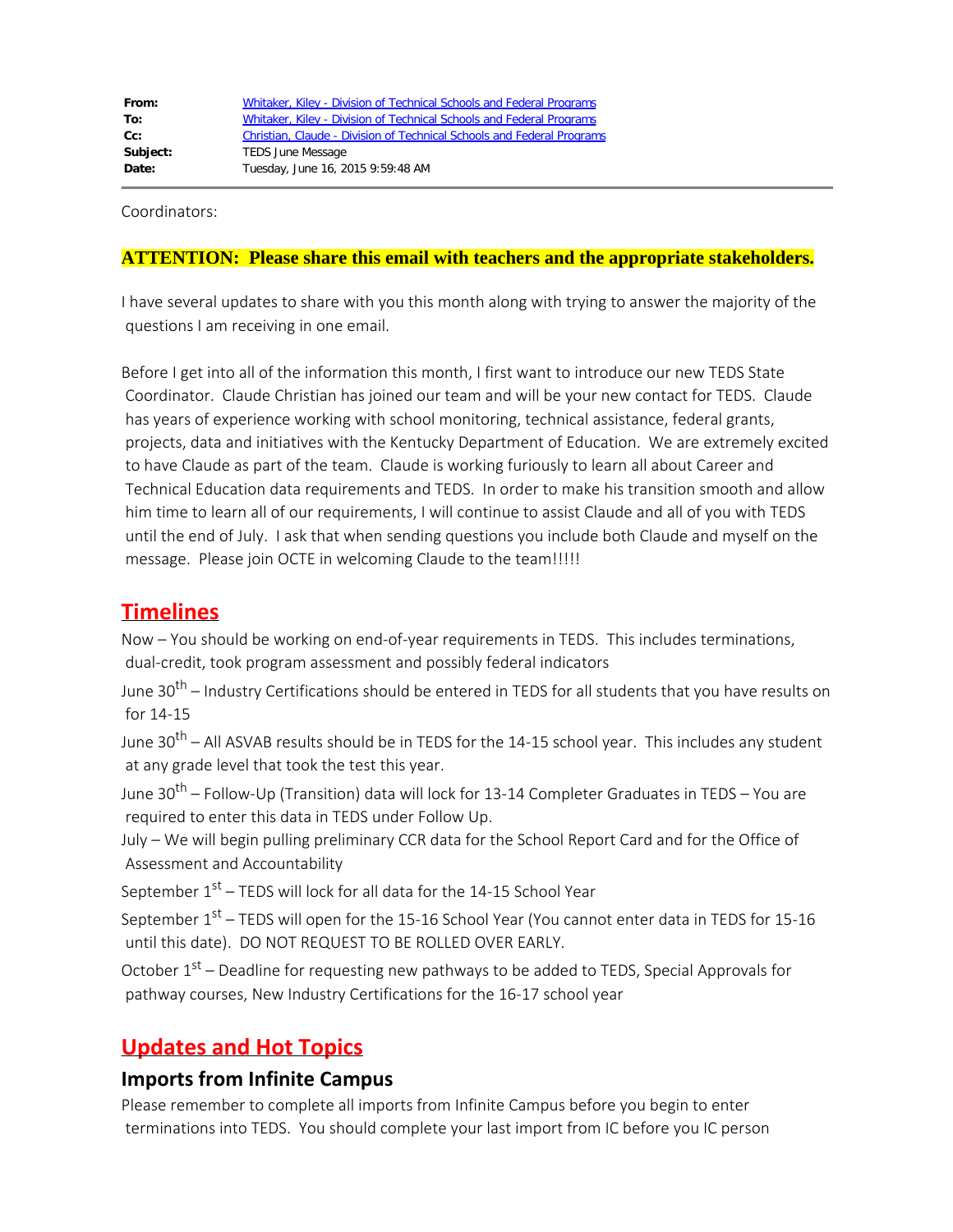completes the end-dating process of master enrollments in Infinite Campus, otherwise you will have end dates on all your TEDS records. Remember imports happen overnight and reports update overnight. Career Readiness information is not overwritten by the import.

#### **Terminations**

I am receiving so many questions on this subject. Here is a complete explanation.

- Terminations are faster and easier in TEDS. Terminations are done under each pathway on the Termination Screen.
- · You are required to terminate active and inactive students that fall into one of the categories that you are required to terminate below.
- A script runs every night. This script terminations  $12<sup>th</sup>$  Grade Students whose Student Objective is Exploring as Exploratory Exit and puts an end date for the day the script added that status.
- Schools do not need to terminate students in the ARTS pathways.
- Schools must terminate 12<sup>th</sup> Grade Preparatory Students
	- $\sigma$  12<sup>th</sup> Grade Preparatory Students that Graduate are terminated as either:
		- Completer and HS Graduate (Completed 4 credits in one pathway)
		- Graduated w/o Completing (Completed less than 4 credits in one pathway)
	- o 12<sup>th</sup> Grade Preparatory Students that do not Graduate fall into one of these categories:
		- **Example 26 Are coming back in 15-16 (Change them to 11<sup>th</sup> Graders on the termination** screen in TEDS and do not terminate them)
		- Dropped Out (Terminate them as Leaver/Dropout)
		- Transferred out of their home high School (Terminate them as Transfer)
- Schools must terminate underclassmen that drop out or transfer out of their home high school.
- · DO NOT TERMINATE UNDERCLASSMEN THAT ARE RETURNING TO THEIR HOME HIGH SCHOOL IN 15-16 FOR ANY REASON. STUDENTS ARE ONLY TERMINATED WHEN THEY LEAVE THEIR HOME HIGH SCHOOL.

#### **WorkKeys**

Any student that tested through us, that had a correct SSID, now has their results showing in TEDS. This was completed last night. There were a lot of bad SSIDs entered for WorkKeys. Schools should go into TEDS and run a WorkKeys report, checking the box for detailed report, and verifying that students that took WorkKeys are showing correctly on this report. If anything is incorrect or missing, schools should make these corrections on the Career Readiness screen.

#### **Career Readiness**

We added a new screen under School Administration for ASVAB, WorkKeys, and Industry Certifications. ASVAB and WorkKeys are specific to the student, so they only need to be entered (WorkKeys was uploaded for you in most cases) once and they will show wherever the student is enrolled. Industry Certifications are specific to the pathway for the student, so you must select the appropriate pathway for each student to enter industry certifications under. Any student,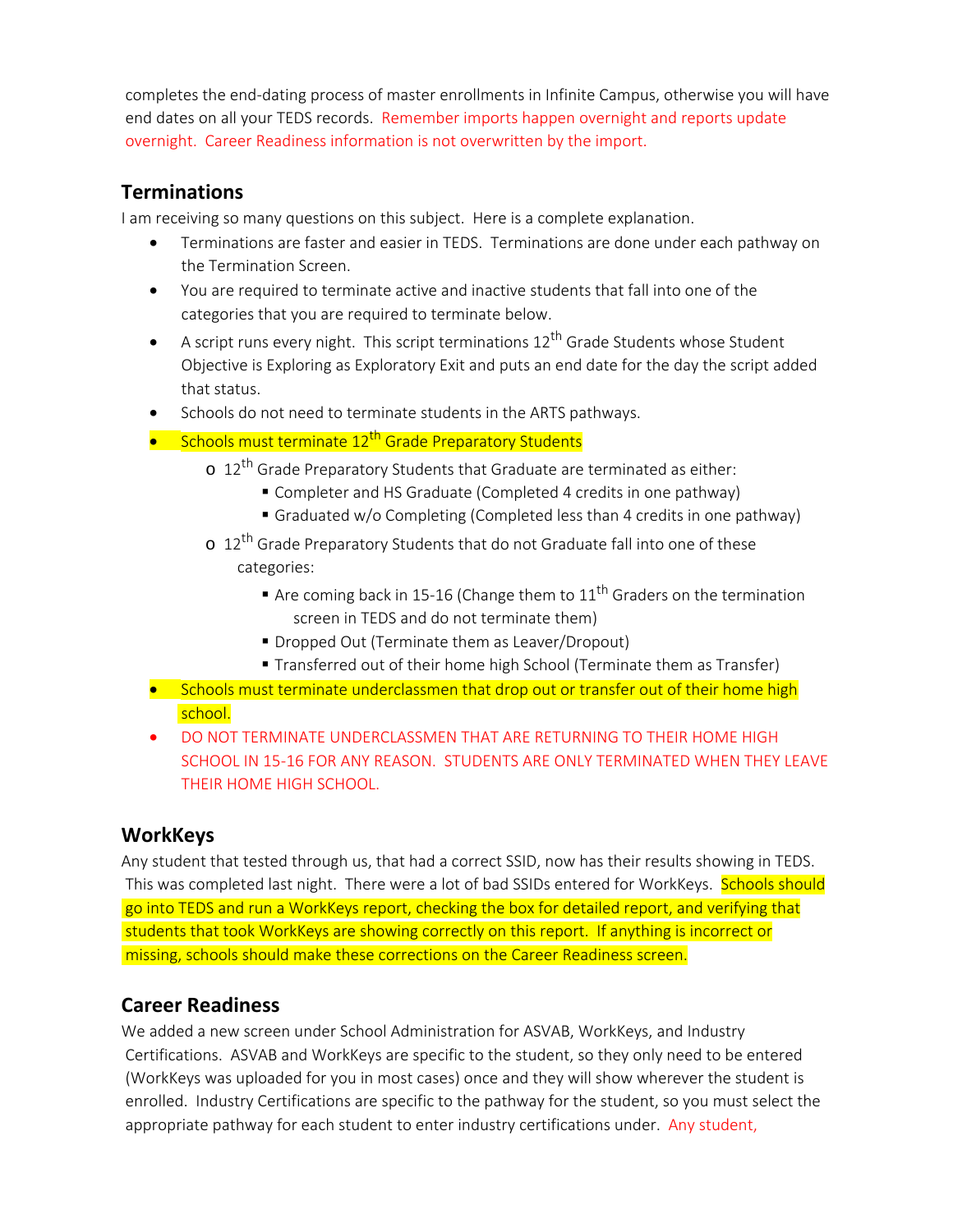regardless of grade level, that passed an Industry Certification in 14-15, must be credited with that certification this year. Do not wait until students are seniors to enter ASVAB, WorkKeys or Industry Certifications.

#### **KOSSA**

A problem was pointed out to me yesterday with some of the KOSSA results. To correct this problem, we have wiped the results from TEDS and will be re-uploading those results as soon as possible. I sincerely apologize for the inconvenience, but want to ensure that data shows correctly for our students. PLEASE do not send emails asking when KOSSA will be back in the system. I will send a message to everyone when this is complete.

## **Federal Indicators**

I am also receiving a lot of questions on processes surrounding this. Here is a complete explanation:

- Federal Indicators are for Perkins Accountability and have nothing to do with Career Readiness.
- · You should have all your imports from Infinite Campus complete, and KOSSA and Industry Certifications in TEDS before working on Federal Indicators.
- Schools should run two reports before doing anything with federal indicators. The Duplicate Federal Indicator report and the Perkins IV Performance Measures reports.
	- o Duplicate Federal Indicator Report Shows students that do not have a federal indicator marked.
	- o Perkins IV Performance Measures Reports Run the Secondary Federal reports to see where your school is not meeting the goals. Run 2S1, 6S1, and 6S2. 2S1 is a slow report, so please have patience when running this report.
- · Every single student in each school in TEDS must have a federal indicator. This is regardless of active/inactive or grade level.
- · If a student is in two different schools, the student must have a federal indicator in each school.
- If a student has a preparatory enrollment and an exploring enrollment, the preparatory enrollment must be marked as the federal indicator.
- · If a student has all exploring enrollments, it is the school's choice where to mark the federal indicator. It makes the most sense to mark the enrollment that is non-traditional for that student's gender.
- · If a student has more than one preparatory enrollment, choose the preparatory enrollment that does the most good for Perkins Accountability for your school.
- It is easiest to complete federal indicator work on the schoolwide enrollments screen.

#### **Took Program Assessment**

This box is used by KDE for several purposes, but should not be touched by schools except in one case. If a student fails an industry certification and does not take any other industry certification or KOSSA, you will need to check this box. If you see the box already checked, do nothing with the box! If the student failed or passed KOSSA, do nothing with the box! If the student passed an industry certification, do nothing with the box!